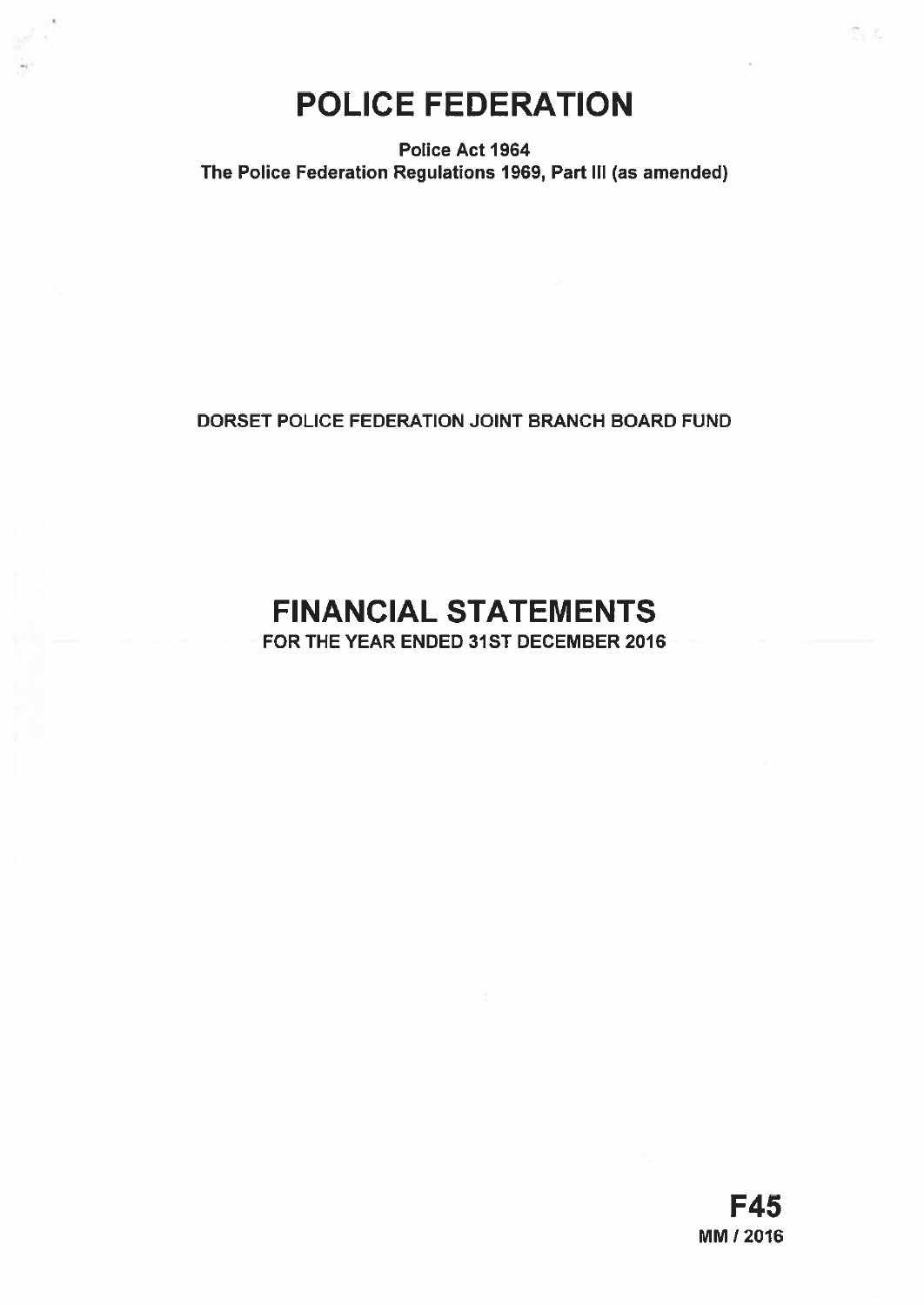# DORSET POLICE FEDERATION JOINT BRANCH BOARD FUND

 $\overline{a}$ 

# YEAR ENDED 31ST DECEMBER 2016

| <b>CHAIRMAN</b>  | <b>Constable A Tester</b><br>Dorset Police Federation Office.<br>Police Headquarters,<br>Winfrith, Dorchester,<br>Dorset, DT2 8DZ     |  |
|------------------|---------------------------------------------------------------------------------------------------------------------------------------|--|
| <b>SECRETARY</b> | Sergeant A Eggleston<br>Dorset Police Federation Office.<br>Police Headquarters,<br>Winfrith, Dorchester,<br>Dorset, DT2 8DZ          |  |
| <b>TREASURER</b> | Inspector K Lansdale<br>Dorset Police Federation Office,<br>Police Headquarters,<br>Winfrith, Dorchester,<br>Dorset, DT2 8DZ          |  |
| <b>AUDITORS</b>  | George Hay & Company<br><b>Chartered Accountants &amp; Statutory Auditors</b><br>83 Cambridge Street.<br>Pimlico.<br>London, SW1V 4PS |  |
| <b>TRUSTEES</b>  | Constable P Billington<br>Dorset Police Federation Office.<br>Police Headquarters,<br>Winfrith, Dorchester,<br>Dorset, DT2 8DZ        |  |
|                  | Sergeant M Davenport<br>Dorset Police Federation Office.<br>Police Headquarters,<br>Winfrith, Dorchester,<br>Dorset, DT2 8DZ          |  |
|                  | <b>Inspector S Whitley</b><br>Dorset Police Federation Office.<br>Police Headquarters,<br>Winfrith, Dorchester,<br>Dorset, DT2 8DZ    |  |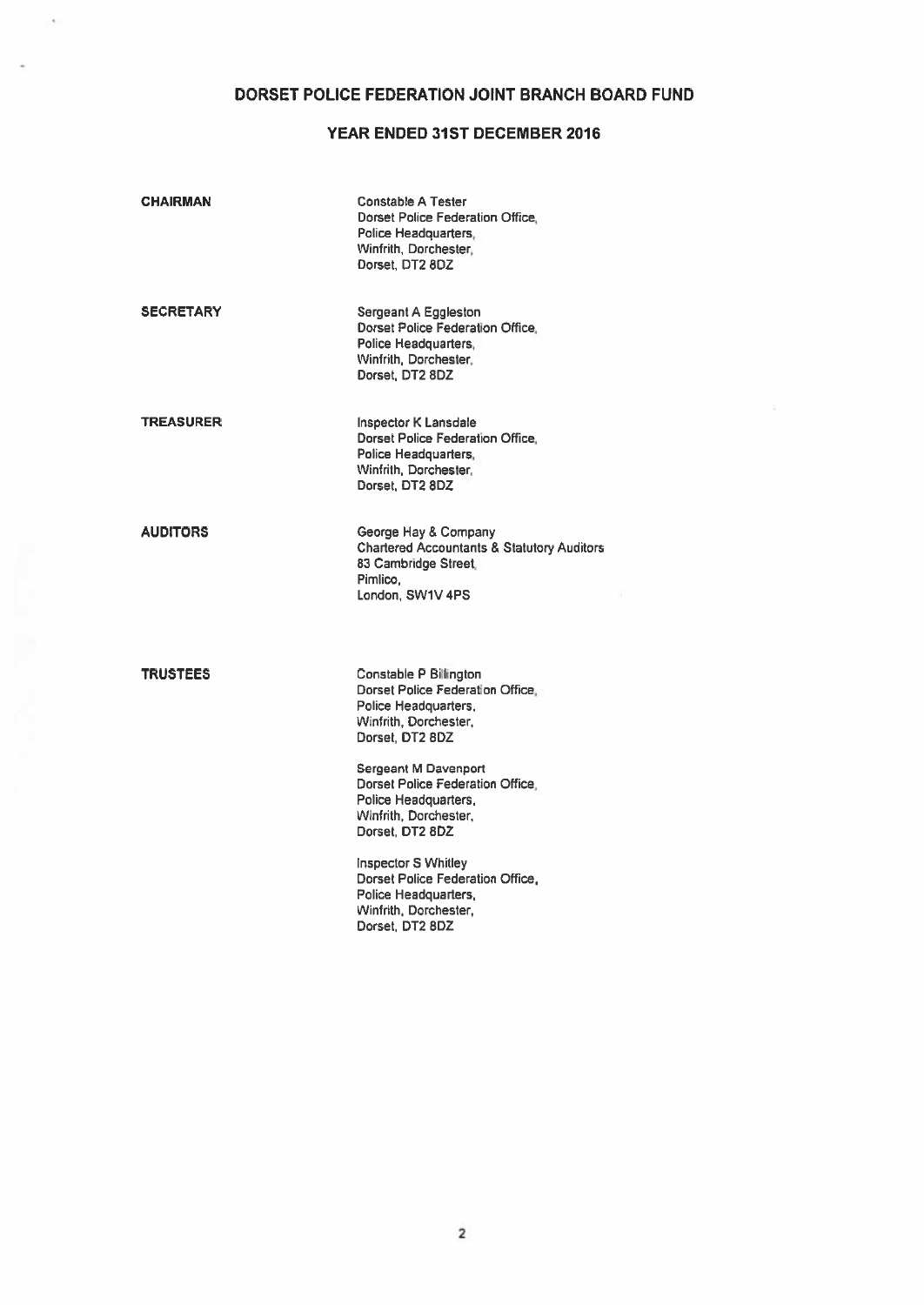# INDEPENDENT AUDITORS REPORT TO THE MEMBERS OF DORSET POLICE FEDERATION JOINT BRANCH BOARD FUND

We have audited the Financial Statements of the Dorset Police Federation Joint Branch Board Fund for the year ended 31st December 2016. which comprise the Statement of Income and Retained Earnings. Statement of Financial Position, and Notes to the Financial Statements The Financial Statements have been prepare<sup>d</sup> under the requirements of the Police Federation Regulations and Fund Rules and adopting the measurement principles of FRS 102, "The Financial Reporting Standard applicable in the UK and Republic of Ireland'.

This report is made solely to the Fund's members, as a body. Our audit work has been undertaken so that we might state to the Fund's members those matters we are required to state to them in an auditor's repor<sup>t</sup> and for no other purpose. To the fullest extent permitted by law, we do not accep<sup>t</sup> or assume responsibility to anyone other than the Fund and the Fund's members as <sup>a</sup> body, for our audit work, for this report. or for the opinions we have formed

## Respective Responsibilities of the Management Committee and Auditors

As explained more fully in the Statement of Management Committee's Responsibilities set out in the notes to the Financial Statements the managemen<sup>t</sup> committee are responsible for the preparation of the Financial Statements and for being satisfied that they fairly reflect the state of the Fund's affairs as at 31st December 2016 and of its results for the year then ended,

Our responsibility is to audit and express an opinion on the Financial Statements in accordance with applicable law and International Standards on Auditing (UK and Ireland). Those standards require us to comply with the Auditing Practices Board's Ethical Standards for Auditors.

#### Scope of the audit of the Financial Statements

An audit involves obtaining evidence about the amounts and disclosures in the Financial Statements sufficient to <sup>g</sup>ive reasonable assurance that the Financial Statements are free from material misstatement, whether caused by fraud or error. This includes an assessment of: whether the accounting policies are appropriate to the Fund's circumstances and have been consistently applied and adequately disclosed; the reasonableness of significant accounting estimates made by the managemen<sup>t</sup> committee; and the overall presentation of the Financial Statements.

## Opinion on Financial Statements

In our opinion the Financial Statements:

- tairly reflect the state of the Fund's affairs as at 31st December 2016 and of its results for the year then ended,
- have been properly prepared in accordance with the measurement principles of United Kingdom Generally Accepted Accounting Practice; and
- have been prepared in accordance with the Police Federation Regulations and Fund Rules.

#### **Other Matters**

The Financial Statements for the year ended 31st December 2016 includes all funds raised for the purpose of the Joint Branch Board Fund in accordance with Regulation <sup>2</sup> Police Federation (Amendment) Regulations 2015.

Signed:

George hay & Company Chartered Accountants & Statutory Auditors 83 Cambridge Street, Pimlico, / 'L / <sup>1</sup> London, SW1V 4PS Dated. ...L7 /,,,.,7.......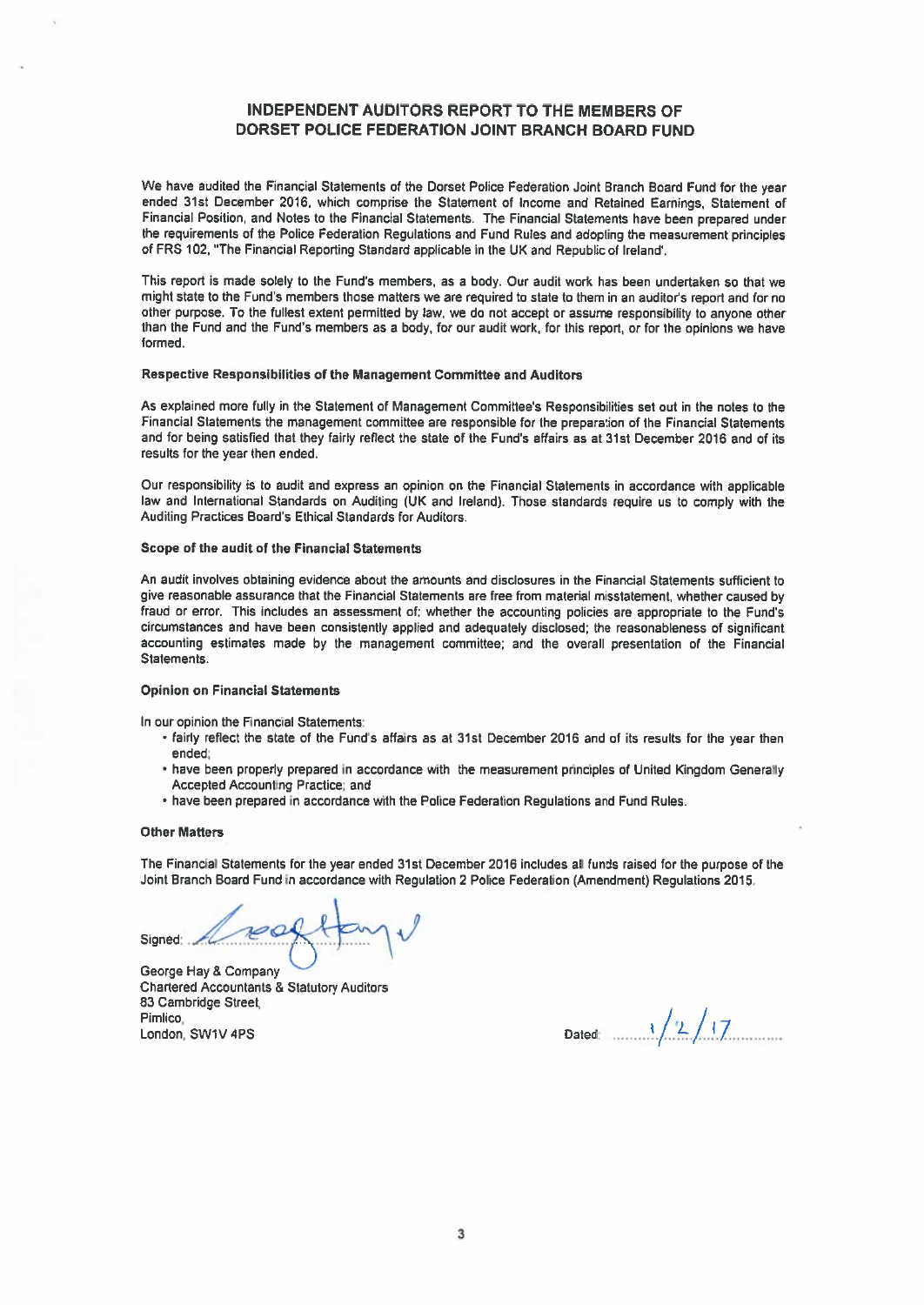# DORSET POLICE FEDERATION JOINT BRANCH BOARD FUND

# STATEMENT OF INCOME AND RETAINED EARNINGS FOR THE YEAR ENDED 31ST DECEMBER 2016

|                                                                                                                                                | 2016<br>£  | 2015      |
|------------------------------------------------------------------------------------------------------------------------------------------------|------------|-----------|
| <b>INCOME</b>                                                                                                                                  |            | £         |
| <b>Weekly Subscriptions</b>                                                                                                                    |            |           |
| Constables                                                                                                                                     | 223,036    | 244,644   |
| Sergeants                                                                                                                                      | 55,547     | 51,339    |
| Inspectors                                                                                                                                     | 20,825     | 16,638    |
|                                                                                                                                                | 299,408    | 312,621   |
| Less: Payable to Joint Central Committee 70%                                                                                                   |            |           |
| Constables                                                                                                                                     | 156,125    | 171,252   |
| <b>Sergeants</b>                                                                                                                               | 38,883     | 35,937    |
| Inspectors                                                                                                                                     | 14,577     | 11,645    |
|                                                                                                                                                | 209,585    | 218,834   |
| <b>TOTAL INCOME</b>                                                                                                                            | 89,823     | 93,787    |
| Less: ADMINISTRATIVE EXPENSES (Note 1)                                                                                                         | 225,144    | 175,300   |
| (DEFICIT) OF SUBSCRIPTION INCOME<br><b>OVER EXPENDITURE</b>                                                                                    | (135, 321) | (81, 513) |
| Add: Other Income - (Note 1.1)<br>To include all income as specified in Regulation 2c in the<br>Police Federation (Amendments) Regulation 2015 | 34,631     | 37,958    |
|                                                                                                                                                |            |           |
| (DEFICIT) FOR THE YEAR<br><b>BEFORE GAINS / (LOSSES)</b>                                                                                       | (100, 690) | (43, 555) |
| Gains / (Losses) - (Note 1.2)                                                                                                                  | 7,422      |           |
| Value Adjustments on Investments                                                                                                               | (1, 521)   | (679)     |
| Deferred Tax on Value Adjustments                                                                                                              | 304        | 136       |
| (DEFICIT) FOR THE YEAR                                                                                                                         | (94, 485)  | (44,098)  |
| <b>RETAINED EARNINGS BROUGHT FORWARD</b>                                                                                                       | 292,495    | 336,593   |
| <b>RETAINED EARNINGS CARRIED FORWARD</b>                                                                                                       | 198,010    | 292,495   |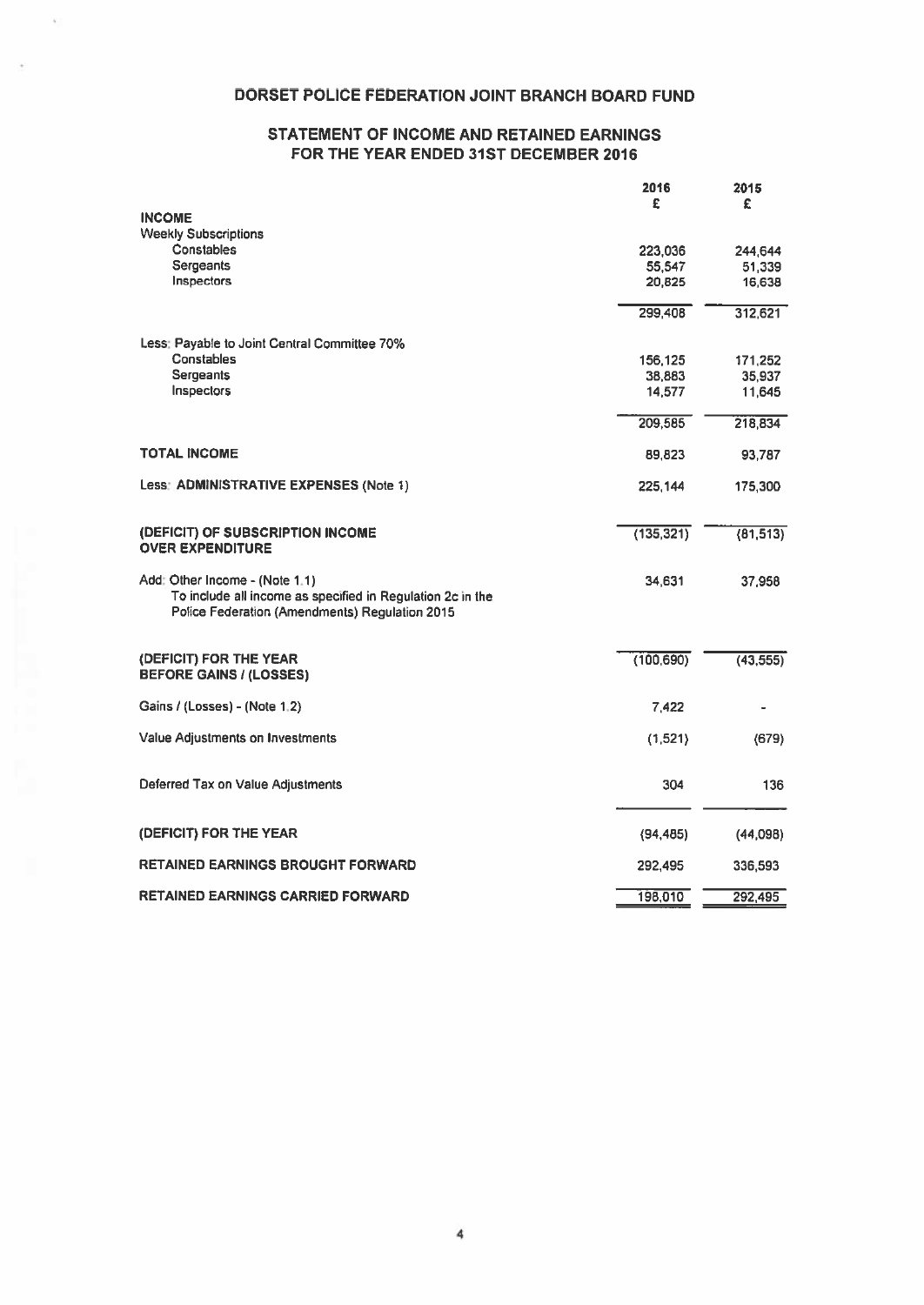# DORSET POLICE FEDERATION JOINT BRANCH BOARD FUND

i.

# STATEMENT OF FINANCIAL POSITION AS AT 31ST DECEMBER 2016

| DORSET POLICE FEDERATION JOINT BRANCH BOARD FUND                                |                                  |                                                                                 |                                  |                                  |
|---------------------------------------------------------------------------------|----------------------------------|---------------------------------------------------------------------------------|----------------------------------|----------------------------------|
| STATEMENT OF FINANCIAL POSITION AS AT 31ST DECEMBER 2016                        |                                  |                                                                                 |                                  |                                  |
|                                                                                 | 2016<br>Cost                     | <b>Accumulated</b><br>Depreciation/<br><b>Revaluation/</b><br><b>Impairment</b> | 2016<br><b>Net Book</b><br>Value | 2015<br><b>Net Book</b><br>Value |
| <b>TANGIBLE FIXED ASSETS</b>                                                    | Ŧ                                | £                                                                               | £                                | £                                |
| <b>Furniture and Fittings</b>                                                   | 13,074                           | 10,895                                                                          | 2.179                            | 2,563                            |
| <b>Computer Equipment</b><br><b>Mechanical Equipment</b>                        | 46,898<br>1,042                  | 37,761<br>1,015                                                                 | 9,137<br>27                      | 15,253<br>36                     |
|                                                                                 | 61,014                           | 49,671                                                                          | 11,343                           | 17,852                           |
|                                                                                 |                                  |                                                                                 |                                  |                                  |
|                                                                                 | 2016                             | 2015                                                                            | 2016                             | 2015                             |
| <b>INVESTMENTS</b>                                                              | Cost                             | Cost                                                                            | <b>Market</b><br><b>Value</b>    | <b>Market</b><br>Value           |
| Investments                                                                     | $\overline{\epsilon}$<br>129,696 | £                                                                               | έ                                | Ξ                                |
|                                                                                 |                                  | 117,125                                                                         | 149,254                          | 138,204                          |
|                                                                                 | 129,696                          | 117,125                                                                         | 149,254                          | 138,204                          |
| <b>CURRENT ASSETS</b>                                                           |                                  |                                                                                 |                                  |                                  |
| Contributions due from Joint Central Committee (Note 4)                         |                                  |                                                                                 |                                  |                                  |
| <b>Subscriptions Due</b><br>Cash at Bank and in Hand                            |                                  |                                                                                 | 91.001                           | 25,384<br>141,404                |
| <b>Debtors</b>                                                                  |                                  |                                                                                 | 6,165                            | 5,141                            |
| <b>Stock</b>                                                                    |                                  |                                                                                 | 290                              | 320                              |
|                                                                                 |                                  |                                                                                 | 97,456                           | 172,249                          |
| <b>CURRENT LIABILITIES</b>                                                      |                                  |                                                                                 |                                  |                                  |
| Contributions due to Joint Central Committee (Note 4)<br><b>Corporation Tax</b> |                                  |                                                                                 | 15,177<br>1,560                  | 15,585<br>119                    |
| Deferred Tax                                                                    |                                  |                                                                                 | 3,912                            | 4,215                            |
| <b>Sundry Accrued Expenses</b>                                                  |                                  |                                                                                 | 39,394                           | 15,891                           |
|                                                                                 |                                  |                                                                                 | 60,043                           | 35,810                           |
|                                                                                 |                                  |                                                                                 |                                  |                                  |
| <b>NET CURRENT ASSETS / (LIABILITIES)</b>                                       |                                  |                                                                                 | 37,413                           | 136,439                          |
| <b>TOTAL ASSETS LESS CURRENT LIABILITIES</b>                                    |                                  |                                                                                 | 198,010                          | 292,495                          |
| <b>CREDITORS: Amounts Falling Due After More Than One Year</b>                  |                                  |                                                                                 |                                  |                                  |
|                                                                                 |                                  |                                                                                 |                                  |                                  |
| <b>NET ASSETS</b>                                                               |                                  |                                                                                 | 198,010                          | 292,495                          |
| <b>REPRESENTED BY</b>                                                           |                                  |                                                                                 |                                  |                                  |
| <b>Retained Earnings</b>                                                        |                                  |                                                                                 | 198,010                          | 292,495                          |
|                                                                                 |                                  |                                                                                 |                                  |                                  |
|                                                                                 |                                  |                                                                                 | 198,010                          | 292,495                          |

We certify that we have fully complied with the Regulation 2 Police Federation (Amendment) Regulations 2015 and disclosed in the F45 all funds of which we are a beneficiary. We understand that failure to comply with this Regulation could be deemed a c**ri**minal and/or Police Disciplinary matter.

| These financial statements have been prepared using the measurement principles and provisions of FRS 102 |
|----------------------------------------------------------------------------------------------------------|
|                                                                                                          |
| Signed<br><b>CHAIRMAN</b>                                                                                |
| Signed<br><b>TREASURER</b>                                                                               |
| Date financial statements approved:  1.12.17                                                             |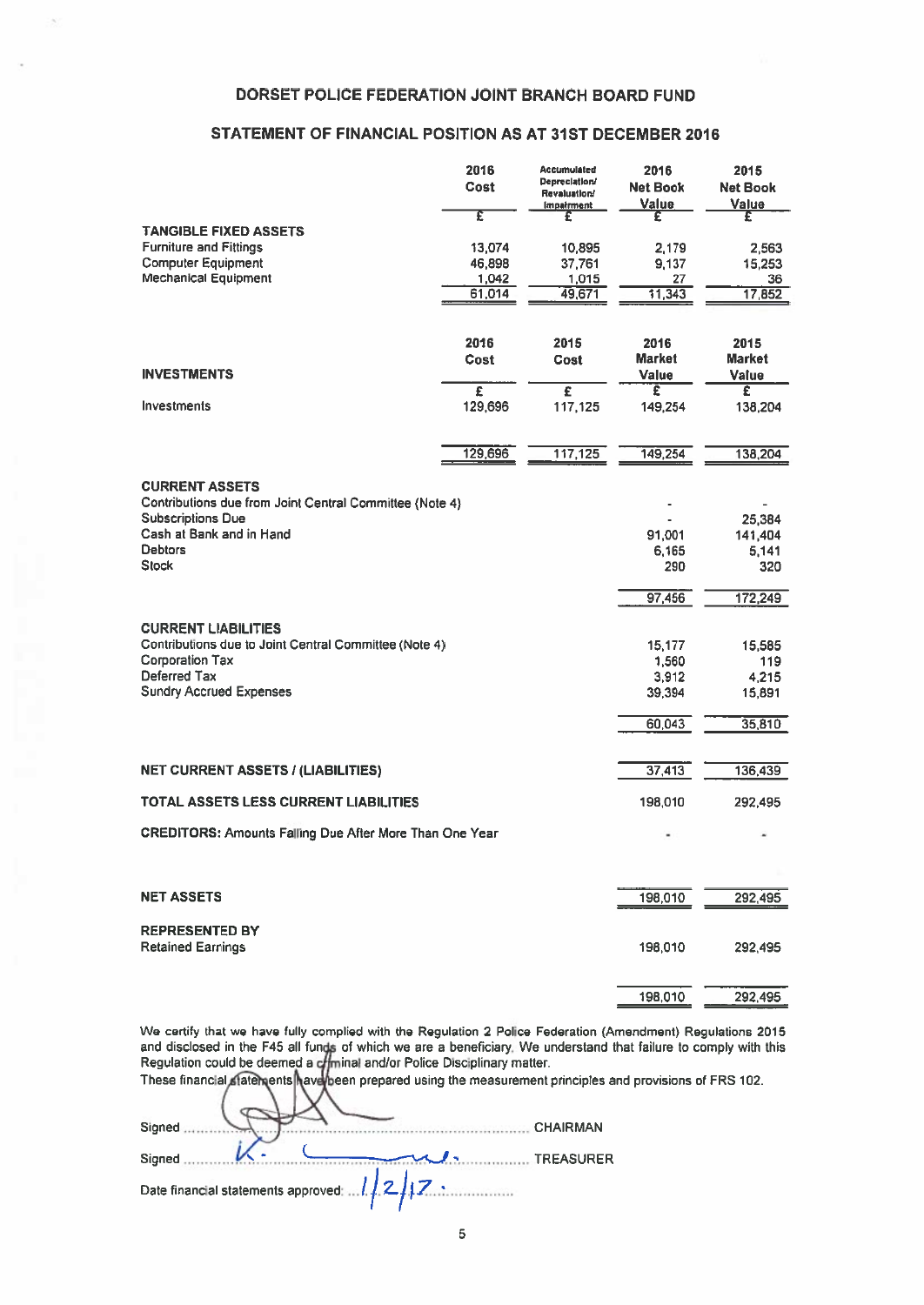|     |                                                         | 2016        | 2015         |
|-----|---------------------------------------------------------|-------------|--------------|
| 1.  | <b>ADMINISTRATIVE EXPENSES</b>                          | £           | £            |
|     | <b>Additional Responsibility Payments (Honoraria)</b>   | 21,891      | 17,263       |
|     | <b>Annual Conference</b>                                | 4,174       | 6,579        |
|     | <b>Audit and Accountancy Charges</b>                    | 3.393       | 2,942        |
|     | <b>Bank Charges</b>                                     | 96          | 40           |
|     | <b>Clerical Assistance and Social Security Costs</b>    | 65,916      | 61,505       |
|     | Communication                                           | 4,442       | 4,083        |
|     | <b>Computer Consumables</b>                             | 6,292       | 6,757        |
|     | <b>Corporation Tax</b>                                  | 1,560       | (344)        |
|     | Depreciation                                            | 6,509       | 7,678        |
|     | <b>Donations</b>                                        | 4,923       | 2,630        |
|     | Incidental Overnight Expenses                           | 85          | 105          |
|     | Insurance                                               | 1.620       | 908          |
|     | <b>Meeting Expenses</b><br><b>Official Publications</b> | 5,800<br>ä, | 7.042<br>711 |
|     | Postage, Printing and Stationery                        | 1,579       | 925          |
|     | <b>Repairs and Maintenance</b>                          | 2,110       | 817          |
|     | Subsistence (Meal Expenses)                             | 4,071       | 3,822        |
|     | <b>Sundry Expenses</b>                                  | 1,055       | 753          |
|     | Travel                                                  | 10,858      | 15,245       |
|     |                                                         |             |              |
|     | Other Expenses -<br>Advertising                         |             | 29,441       |
|     | <b>Presentations and Gifts</b>                          | ٠<br>648    | 200          |
|     | <b>Legal and Professional</b>                           | 1.457       | 1,353        |
|     | <b>Training costs</b>                                   | 2.615       | 1.155        |
|     | Welfare costs                                           | 87          | 3,690        |
|     | Repayment of subscriptions to members                   | 73,963      |              |
|     |                                                         |             |              |
|     | TOTAL AS PER STATEMENT OF INCOME AND RETAINED EARNINGS  | 225,144     | 175,300      |
|     |                                                         | 2016        | 2015         |
|     |                                                         | £           | £            |
| 1.1 | <b>OTHER INCOME</b>                                     |             |              |
|     | Bank Interest (Gross)                                   | 375         | 599          |
|     | <b>Reimbursement of Administration Expenses</b>         | 27,952      | 30,238       |
|     | Dividends Received                                      | 3,368       | 2,895        |
|     | <b>Donations Received</b>                               | 50          | 50           |
|     | Commissions                                             | 1,105       | 2,529        |
|     | <b>Investment Interest Received</b>                     | 1,781       | 1,647        |
|     | TOTAL AS PER STATEMENT OF INCOME AND RETAINED EARNINGS  | 34,631      | 37,958       |
|     |                                                         |             |              |
|     |                                                         | 2016        | 2015         |
|     |                                                         | £           | £            |
| 1.2 | <b>GAINS / (LOSSES)</b>                                 |             |              |
|     | Gain / (Loss) on Investments                            | 7,422       |              |
|     | TOTAL AS PER STATEMENT OF INCOME AND RETAINED EARNINGS  | 7,422       |              |
|     |                                                         |             |              |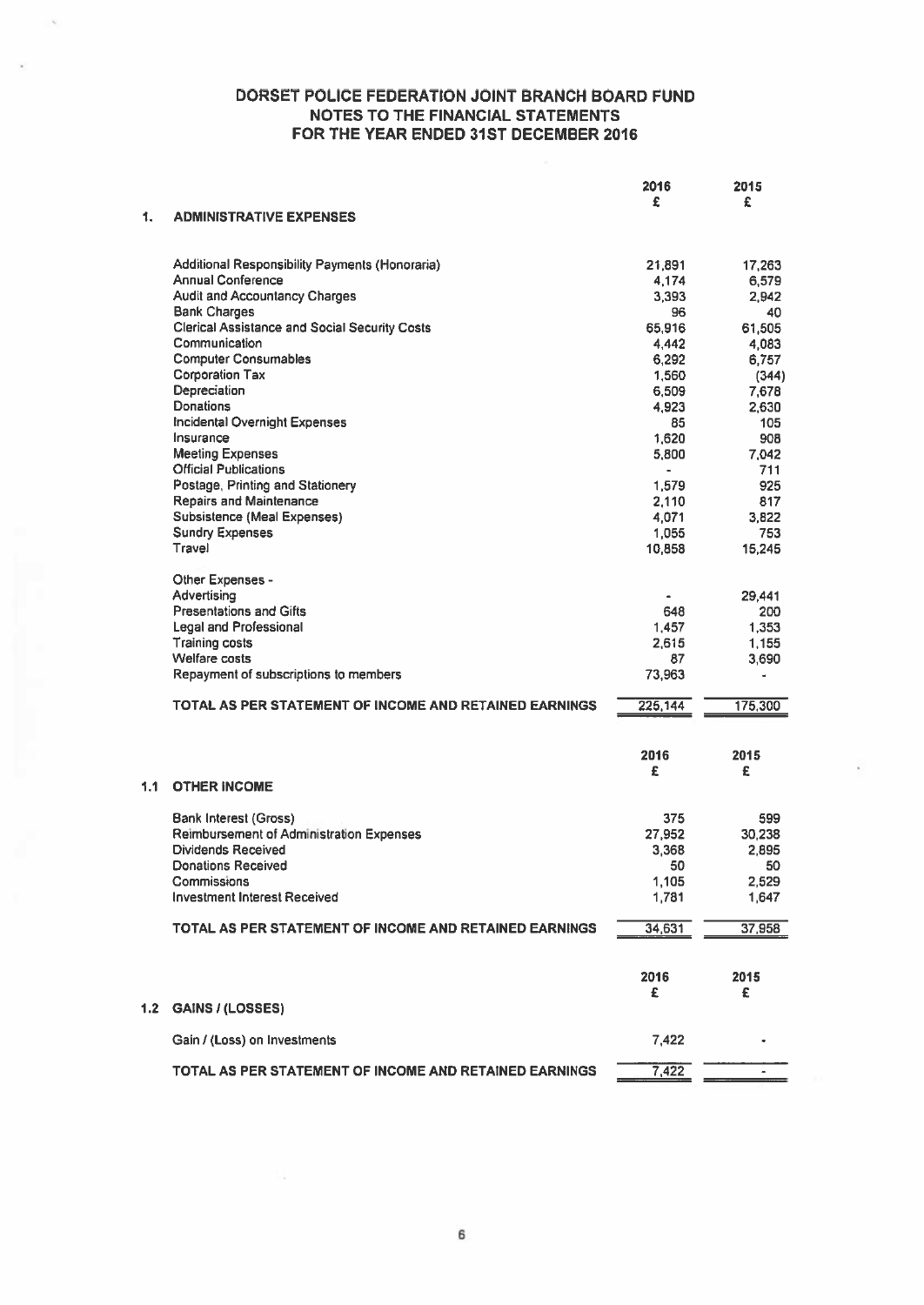## 2. ACCOUNTING POLICIES

#### A. Basis of Preparing the Financial Statements

The Financial Statements have been prepared under the requirements of the Police Federation Regulations and Fund Rules and adopting the measurement principles of Financial Reporting Standard 102 Section 1A, "The Financial Reporting Standard applicable in the UK and Republic of Ireland" (FRS 102) applicable to small entities.

This is the first year in which the Financial Statements have been prepared in accordance with FRS 102 Section 1A -small entities. Refer to note 7 for an explanation of the transition.

The date of the transition is 1st January 2015. The transition to FRS 102 Section 1A has resulted in <sup>a</sup> small number of changes in the accounting policies to those used previously.

### B. Accounting Convention

The Financial Statements have been prepared under the historic cost convention.

#### C. Income

Income is primarily derived from subscriptions collected from the Funds members.

Other income sources may include rental / investment income and income generated from providing member services.

#### 0. Expenditure

Expenditure is shown inclusive of Value Added Tax.

## E. Depreciation

Depreciation has been calculated at rates required to write off (he relevant assets over their anticipated lives.

The applicable annual rates are:<br>Furniture and Fittings Computer Equipment **25%** straight line basis Other Assets

 $-$  15% reducing balance basis — 25% reducing balance basis

## F. Taxation

Provision is made for Corporation Tax in respect of the Fund's liability to taxation on investment income. capital gains and income derived from third party transactions.

## G. Investments

Investments are shown in the Financial Statements at market value.

#### H. Deferred Taxation

Deferred taxation is provided on the liability method to take account of timing differences between the treatment of certain items for accounts purposes and their treatment for tax purposes.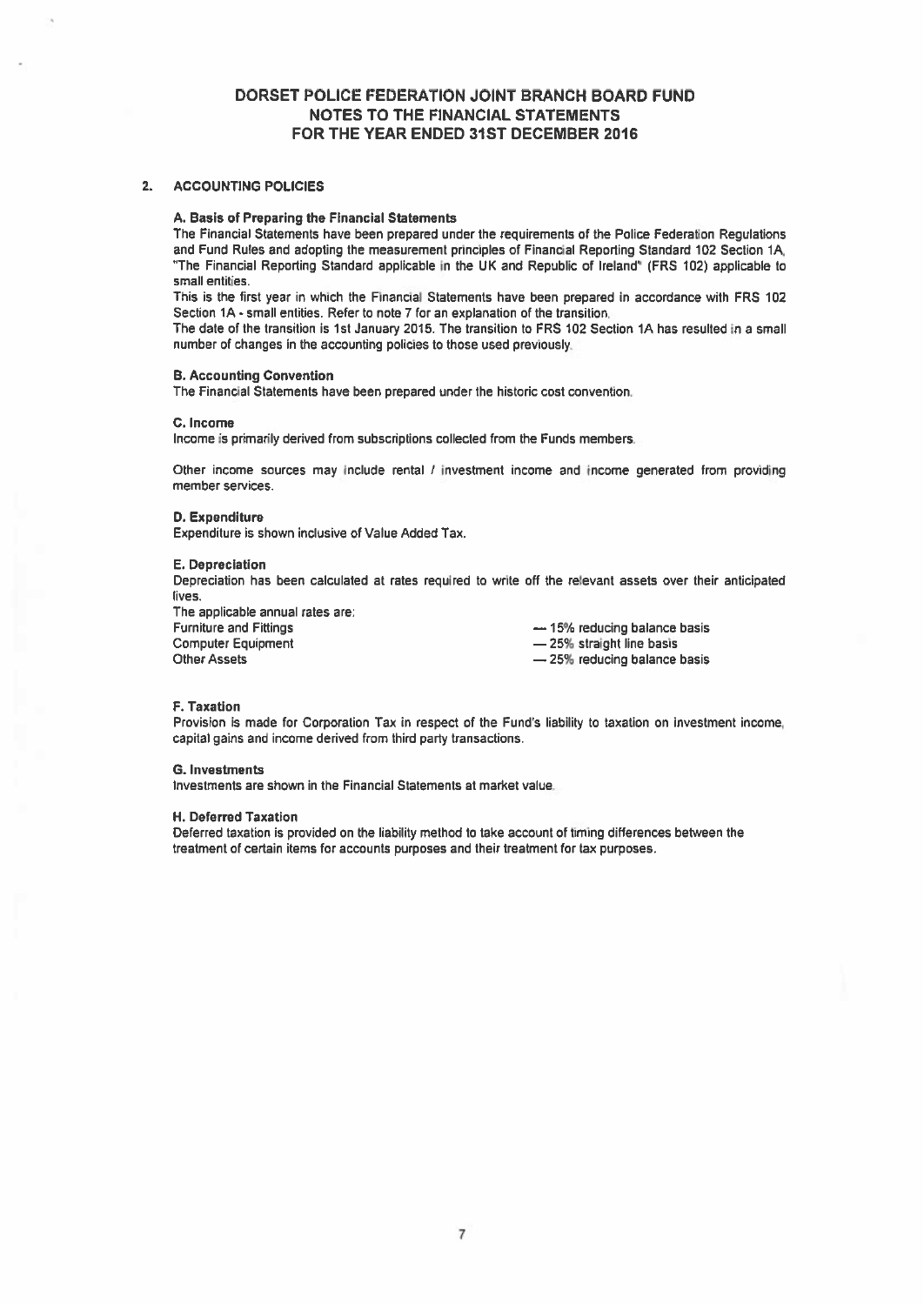## 3. STATEMENT OF MANAGEMENT COMMITTEE'S RESPONSIBILITIES

- Select suitable accounting policies and apply them consistently.
- Make judgements and estimates that are reasonable and prudent.

## 4a. CONTRIBUTIONS DUE FROM / (TO) CENTRAL COMMITTEES

|            | 2016  | 2015  |
|------------|-------|-------|
|            | £     | £     |
| Constables | (21)  | (21)  |
| Sergeants  | 165   | 165   |
| Inspectors | 1,375 | 1,375 |
|            | 1,519 | 1.519 |
|            |       |       |

## 4. CONTRIBUTIONS DUE FROM / (TO) JOINT CENTRAL COMMITTEE

|                                                                                                                                                                                                                                                                                                                                                                                                                                                                                                                                                                                                                                                                                                                           | DORSET POLICE FEDERATION JOINT BRANCH BOARD FUND<br><b>NOTES TO THE FINANCIAL STATEMENTS</b><br>FOR THE YEAR ENDED 31ST DECEMBER 2016 |                 |           |
|---------------------------------------------------------------------------------------------------------------------------------------------------------------------------------------------------------------------------------------------------------------------------------------------------------------------------------------------------------------------------------------------------------------------------------------------------------------------------------------------------------------------------------------------------------------------------------------------------------------------------------------------------------------------------------------------------------------------------|---------------------------------------------------------------------------------------------------------------------------------------|-----------------|-----------|
| STATEMENT OF MANAGEMENT COMMITTEE'S RESPONSIBILITIES<br>Regulation 18(2) of The Police Federation Regulations (as amended) requires the Committee, in relation to<br>Federation funds held by it, to keep accounts showing all monies received or paid out and to cause the<br>Financial Statements for each year to be audited by an independent auditor. In causing the Financial<br>Statements to be prepared, the Committee is required to:<br>· Select suitable accounting policies and apply them consistently.<br>Make judgements and estimates that are reasonable and prudent.<br>Ensure that the Financial Statements are prepared on the going concern basis unless it is appropriate<br>to presume otherwise. |                                                                                                                                       |                 |           |
| The Committee is responsible for keeping adequate accounting records and also is responsible for safe-<br>guarding the assets of the Fund and hence for taking reasonable steps for the prevention and detection of<br>fraud and other irregularities.                                                                                                                                                                                                                                                                                                                                                                                                                                                                    |                                                                                                                                       |                 |           |
| CONTRIBUTIONS DUE FROM / (TO) CENTRAL COMMITTEES                                                                                                                                                                                                                                                                                                                                                                                                                                                                                                                                                                                                                                                                          |                                                                                                                                       |                 |           |
|                                                                                                                                                                                                                                                                                                                                                                                                                                                                                                                                                                                                                                                                                                                           |                                                                                                                                       | 2016            | 2015      |
| Constables                                                                                                                                                                                                                                                                                                                                                                                                                                                                                                                                                                                                                                                                                                                |                                                                                                                                       | £<br>(21)       | £<br>(21) |
| Sergeants                                                                                                                                                                                                                                                                                                                                                                                                                                                                                                                                                                                                                                                                                                                 |                                                                                                                                       | 165             | 165       |
| Inspectors                                                                                                                                                                                                                                                                                                                                                                                                                                                                                                                                                                                                                                                                                                                |                                                                                                                                       | 1,375           | 1 375     |
|                                                                                                                                                                                                                                                                                                                                                                                                                                                                                                                                                                                                                                                                                                                           |                                                                                                                                       | 1,519           | 1,519     |
| CONTRIBUTIONS DUE FROM / (TO) JOINT CENTRAL COMMITTEE                                                                                                                                                                                                                                                                                                                                                                                                                                                                                                                                                                                                                                                                     |                                                                                                                                       |                 |           |
|                                                                                                                                                                                                                                                                                                                                                                                                                                                                                                                                                                                                                                                                                                                           |                                                                                                                                       | 2016            | 2015      |
|                                                                                                                                                                                                                                                                                                                                                                                                                                                                                                                                                                                                                                                                                                                           |                                                                                                                                       | £               | £         |
| Constables                                                                                                                                                                                                                                                                                                                                                                                                                                                                                                                                                                                                                                                                                                                |                                                                                                                                       | (10, 196)       | (12, 251) |
| Sergeants                                                                                                                                                                                                                                                                                                                                                                                                                                                                                                                                                                                                                                                                                                                 |                                                                                                                                       | (4,548)         | (3,705)   |
| <b>Inspectors</b>                                                                                                                                                                                                                                                                                                                                                                                                                                                                                                                                                                                                                                                                                                         |                                                                                                                                       | (195)           | (1, 148)  |
|                                                                                                                                                                                                                                                                                                                                                                                                                                                                                                                                                                                                                                                                                                                           |                                                                                                                                       | (14, 939)       | (17, 104) |
| CONTRIBUTING AND NON CONTRIBUTING MEMBERS AT 31ST DECEMBER 2016                                                                                                                                                                                                                                                                                                                                                                                                                                                                                                                                                                                                                                                           |                                                                                                                                       |                 |           |
| 2015<br>2016<br><b>No. of Contributing</b>                                                                                                                                                                                                                                                                                                                                                                                                                                                                                                                                                                                                                                                                                | 2016<br>2015<br><b>No. of Non Contributing</b>                                                                                        | 2016<br>Others* | 2015      |
| <b>Members</b>                                                                                                                                                                                                                                                                                                                                                                                                                                                                                                                                                                                                                                                                                                            | <b>Members</b>                                                                                                                        |                 |           |

## 5. CONTRIBUTING AND NON CONTRIBUTING MEMBERS AT 31ST DECEMBER 2016

|                                | 2016<br><b>No. of Contributing</b> | 2015  | 2016<br><b>No. of Non Contributing</b> | 2015 | 2016<br>Others* | 2015           |
|--------------------------------|------------------------------------|-------|----------------------------------------|------|-----------------|----------------|
|                                | <b>Members</b>                     |       | <b>Members</b>                         |      |                 |                |
| Cadets                         | 92                                 | ۰     | ۰                                      | ۰    | ٠               |                |
| Constables                     | 829                                | 974   | 11                                     | 8    | 30              | 32             |
| Sergeants                      | 222                                | 192   | 2                                      |      | 3               |                |
| Inspectors/Chief<br>Inspectors | 86                                 | 59    | 2                                      |      |                 | $\overline{a}$ |
|                                | 1,229                              | 1.225 | 15                                     | 10   | 34              | 34             |

\* This column refers to those members who are non contributors by virtue of receiving no pay, being on unpaid maternity leave or serving officers on career breaks. (JBB Circular 53/96 refers)

## 6. INVESTMENTS

|                             | 2016<br><b>Market</b><br>Value | 2015<br><b>Market</b><br><b>Value</b> |
|-----------------------------|--------------------------------|---------------------------------------|
|                             |                                | £                                     |
| Equities                    | Ξ                              | ۰                                     |
| <b>Fixed Interest Funds</b> | ٠                              |                                       |
| Unit Trusts                 | 149,254                        | 138,204                               |
|                             |                                |                                       |
|                             | 149,254                        | 138,204                               |